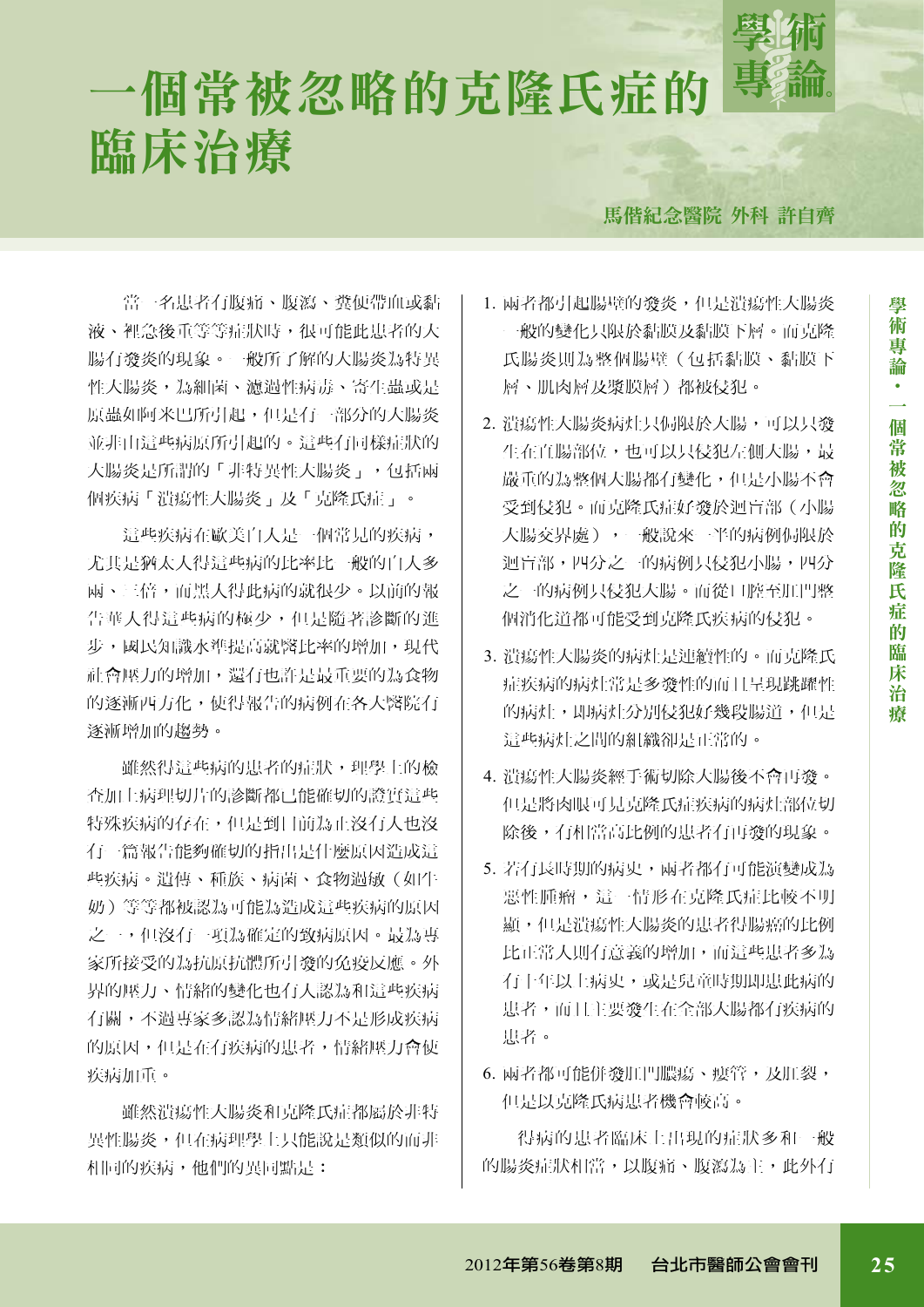直腸出血、體重減輕、裡急後重等等。除了以 腸道的症狀表現之外,這些病患還有所謂的全 身性的腸道外症狀,如貧血、凝血疾病、肝機 能不全、結節性紅斑、關節炎、舌炎、虹彩炎 等等。腸道外的症狀多和腸炎的嚴重程度成正 比,但是有些症狀即使在腸炎控制良好的緩解 期甚至手術切除病灶後的患者仍會持續,甚至 繼續進行。不管是腸道症狀或是腸道外的症 狀,多首次出現於年輕人,但在幼小兒童或老 年人也有出現的可能。在一般的情形下都是一 種持續進行的情形,有時緩解,有時加重,而 病情的好好壞壞常和患者所受的環境壓力、情 緒等因素有關。

## 診斷已不成問題

診斷方面除了臨床上的症狀外,理學檢 查時常發現消瘦、貧血、腹水、腹部壓痛或腫 瘤等等現象。肛門部位常有膿瘍、瘻管、肛裂 等。直腸鏡檢常發現黏膜較脆、有腫脹的現 象。而在早期的腸炎,有時很難確定是那種腸 炎,所以需做糞便檢查及培養以排除特異性腸 炎的可能性,在台灣尤其應注意的是一定要排 除常見的阿米巴腸炎,所以也應做血清檢查看 看是否有阿米巴感染。此外大腸及小腸鋇鹽造 影X光片的檢查對於診斷腸炎的種類及侵犯的 程度都有相當的助益。小腸造影對於只侵犯小 腸的克隆氏症的患者尤為重要。大腸鏡檢查可 以同時做切片檢查,對於大腸炎是否已呈現有 黏膜變性的情形幫助很大,可早期發現癌症或 決定那些患者可能變成癌症而考慮做外科手術 的治療。近年來小腸鏡及膠囊內視鏡的發展, 更使得診斷有困難的小腸克隆氏症的診斷能更

確定。

#### 治療方法

克隆氏症原則上是以保守療法為主。大 部分的患者經良好的內科療法可以得到相當的 緩解。早期的患者可給予少量鎮靜劑、精神安 定劑及止瀉劑使患者減輕壓力,讓腸道休息。 有種口服吸收不好的磺胺劑叫sulfasalazine, 是以往最常使用的藥物,對患者頗有幫助。 隨後又發展出類似的,但是副作用較低的 5-aminosalicylic acid,患者的忍受性更好。也 可使用腎上腺皮質類固醇,投與的方法可經口 服或經肛門灌腸給藥。同時克隆氏症者常因腸 阻塞,腸皮瘻管,毒性結腸炎等等併有營養不 良,或因治療引發的合併症而需要營養治療。 較嚴重的患者則需入院,暫時禁食,給予靜脈 輸液營養,補充血液蛋白質,並需靜脈注射大 量的類固醇。抗代謝藥物也曾在某些患者得到 不錯的效果。抗腫瘤壞死因子藥物近年來在克 **降氏症的治療效果確實令人刮目相看,但是有** 增加感染及惡性腫瘤的可能,使用時仍不得不 小心。大部分的患者經此治療後多可得到緩 解,又可回到門診治療。常常在一段緩解期後 又再度嚴重發作而需再度入院治療。多數患者 在其一生中有多次交替性的緩解及嚴重發作。 只有極少數的患者可以完全治癒。

外科治療只保留給有合併症的克隆氏症的 患者。外科療法的對象包括因克隆氏症而發育 不良、腸阻塞、腸道間或腸道皮膚瘻管、腹腔 內膿瘍、腸穿孔、毒性巨結腸症、大量出血、 癌症或無法控制的全身合併症等。因為克隆氏 症再發率很高,所以盡量只做局部性病灶的切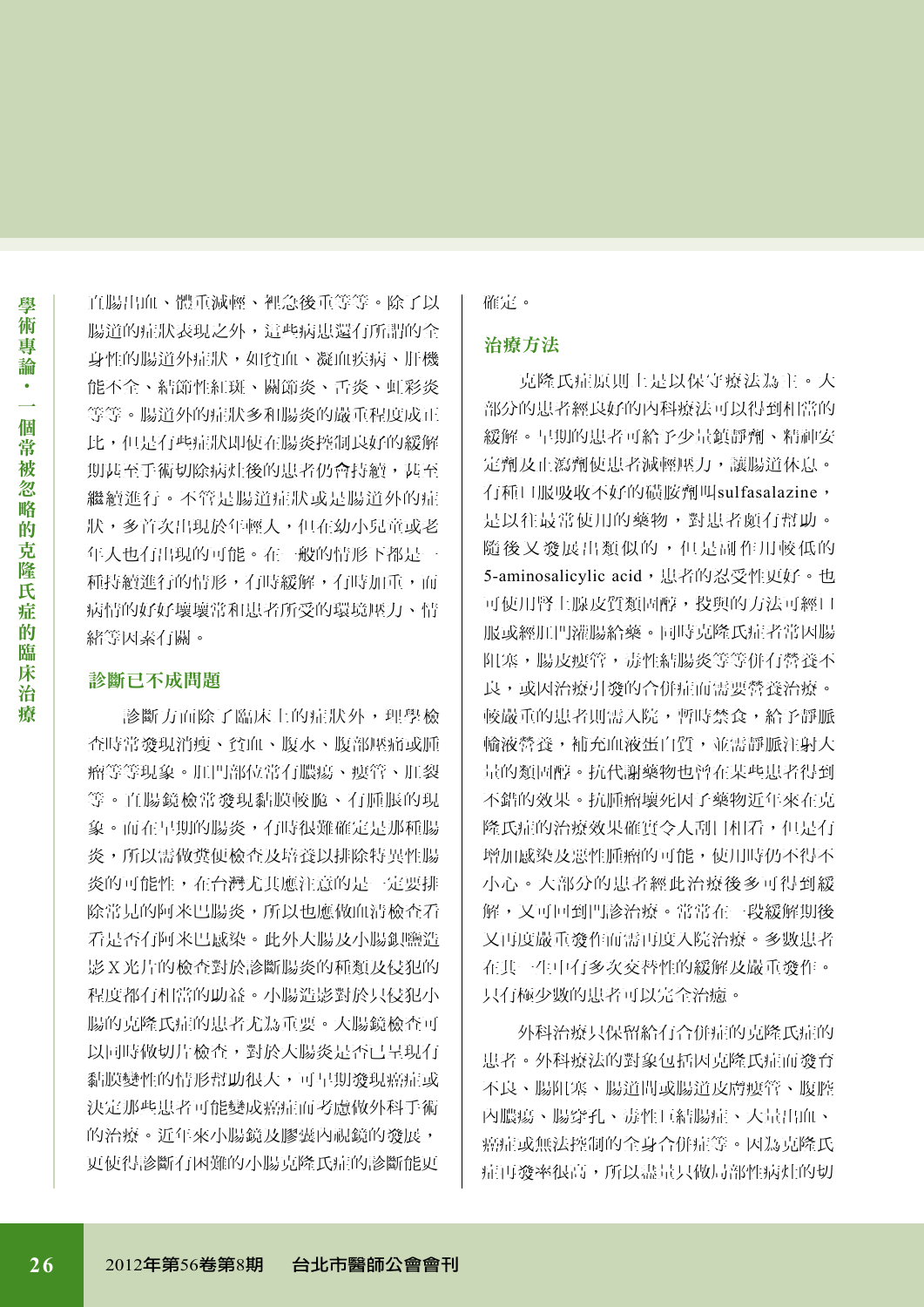除及狹窄整形術為主,以免犧牲太多的小腸成 為短腸症,導致營養不良,甚至不能存活。

克隆氏症在台灣的發生率遠低於西方國 家,所以對大多數的臨床醫師來說,以手術或 營養來治療克隆氏疾病的經驗不多。本人針對 克隆氏症的外科治療的適應症,手術的方式 及結果予以探討提出報告。同時就營養治療 的需要性及引發的合併症予以分析。由西元 一九八三至二Ο一一年,共有二十六位克隆氏 症患者接受了單一外科醫師手術治療。其中女 性九位,男性十七位,手術時的年齡由十四歲 至六十五歲不等,平均為三十六點三歲。需要 手術的原因,十三位為嚴重難處理的疾病,五 位為腸皮瘻管,三位為大腸阻塞,二位為肛門 膿瘍瘻管,腸破裂併腹膜炎、小腸膀胱瘻管、 及直腸陰道瘻管則各佔了一位。二十位患者切 除了克隆氏腸炎後同時做腸吻合,但是有六位 患者則做了腸造瘻。除了一例無法追蹤的病例 之外,所有的患者都有持續或再發的疾病。七 位患者已死亡。一位患者死於迴腸破裂後引發 的敗血症,一位死於靜脈導管引起的敗血症, 一位死於營養不良倂腹腔內敗血病灶,一位在 其他醫院死於手術引發的敗血症,一位死於多 發性腸皮瘻管、營養不良倂敗血病灶,一位死 於手術後引發的肺栓塞合併症,一位死於因具 抗多種藥物的肺結核感染引發的呼吸衰竭。大 多數的患者營養不良。有一位患者因為急診手 術無手術前的生化數據。除此之外有二十三位 患者的蛋白質低於每公合三點五毫公克,有四 位甚至低於每公合二點零毫公克,有二十一位 患者的體質量指數低於二十二。有二十一位患 者手術前後需要靜脈營養輸液,和靜脈營養有

關的合併症包括有四位患者有靜脈導管敗血 症,兩位患者有下鎖骨下靜脈栓塞,三位患者 有氣胸,三位患者有臨床上鋅缺乏的症狀。其 他合併症尚包括六位患者有腸皮瘻管,四位患 者因腹壁傷口癒合不佳而裂開,兩位患者有手 術後出血。克隆氏患者常有再發現象,有八位 患者只接受過一次手術,但有八位接受過兩次 手術,十位接受過三次以上的手術。

## 結論

總之,營養不良在克隆氏症患者是常見的 現象,所以患者時常在手術前後需要靜脈營養 支持。克隆氏症原則以保守療法為主,手術應 保留給併有嚴重合併症的克隆氏腸炎患者。若 需要手術治療,應儘量少切腸道來保持腸道的 長度,以免造成短腸症。高合併症及高死亡率 使克隆氏症雖然病理為良性,但是臨床上類似 惡性疾病。慎選克隆氏症患者,適當的使用抗 腫瘤壞死因子藥物治療,對患者最有利。

## 參考文獻

- 1. Lind E, Fausa O, Gjone E, et al: Crohn's disease. Treatment and outcome. Scand J Gastroenterol 1985; 20(8): 1014-8.
- 2. Line E, FAusa O, Elgio K, et al: Crohn's disease. Clinic manifestations. Scand J Gastroenterol 1985; 20(6): 665-70.
- 3. Seidman E, Le Leiko N, Ament M, et al: Nutritional issues in pediatric inflammatory bowel disease. J Pediatr Gastroenterol Nutr 1991; 12: 424-38.
- 4. Viotti A, Rolla M, Iachino C, et al: Zinc